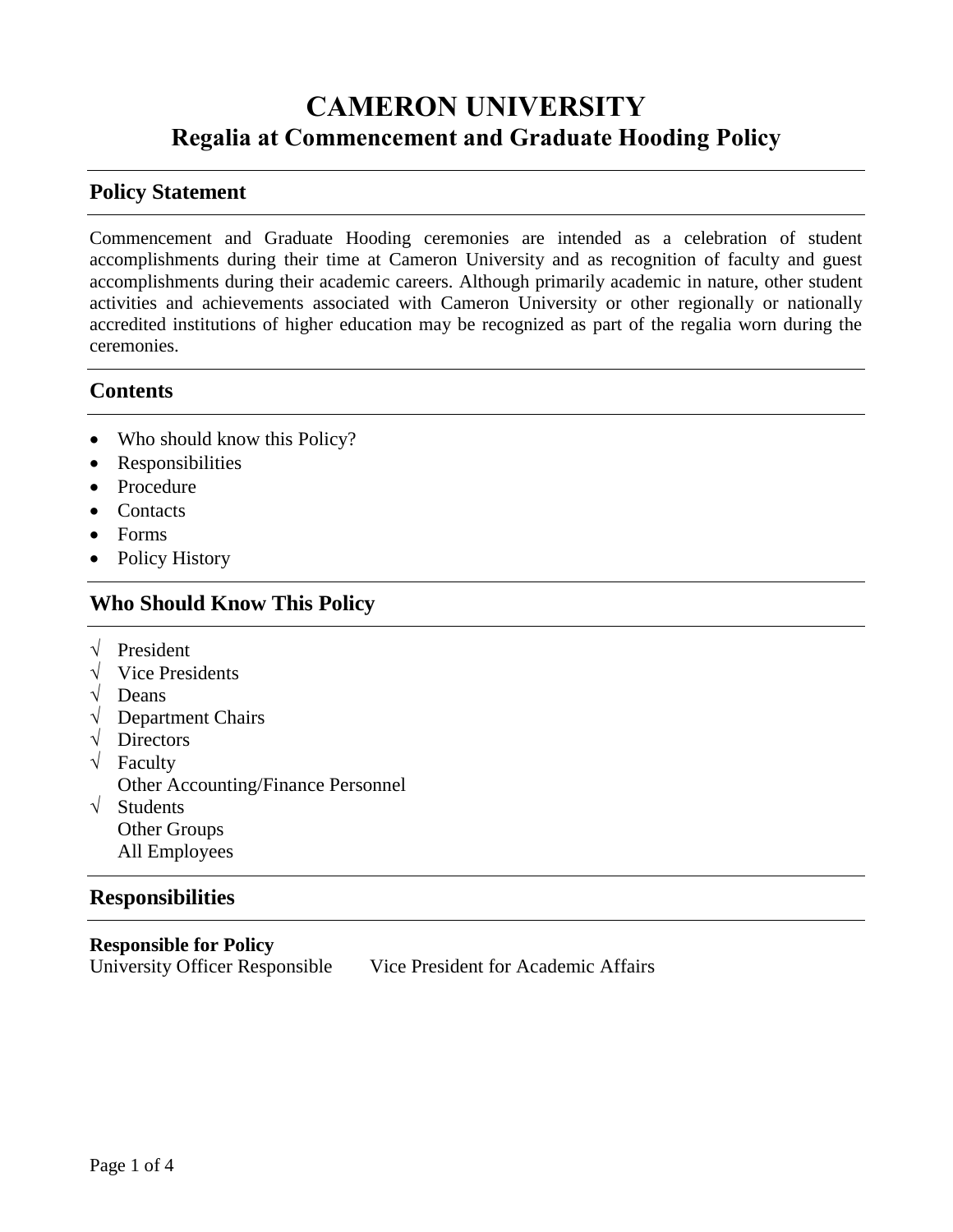## **Procedure**

**STATEMENT OF PURPOSE**: Academic ceremonies are important to the history and traditions of Cameron University. Commencement and Graduate Hooding ceremonies are intended as a celebration of student accomplishments during their time at Cameron University and as recognition of faculty and guest accomplishments during their academic careers. Although primarily academic in nature, other student activities and achievements associated with Cameron University or other regionally or nationally accredited institutions of higher education may be recognized as part of the regalia worn during the ceremonies.

#### **1.0 Definitions**

- 1.1 Regalia Ceremonial clothing worn during academic ceremonies
- 1.2 Cap Headwear associated with regalia that is typically black and usually includes a tassel. Common caps are a mortarboard and four-, six-, or eight-sided tams.
- 1.3 Gown Full length outer garment associated with regalia, typically black
- 1.4 Hood Modified versions of medieval headwear now worn about the shoulders. The colors of the hood denote the academic institution awarding the highest earned degree of the wearer. The length of the hood denotes the level of the degree earned.
- 1.5 Ornaments Ornaments include cords, medallions, sashes, and stoles that are worn about the neck or shoulders and pins or patches affixed to the gown to recognize achievement, awards, or memberships.

#### **2.0 General Guidelines**

- 2.1 Faculty Members of the Cameron University faculty may wear the regalia to which they are entitled based on individual academic accomplishments. Academic regalia typically includes a gown, mortarboard or tam, hood representing the institution of the highest earned degree, and ornaments associated with career academic accomplishments.
	- 2.1.1 Chair of the Faculty Senate ln addition to personal academic regalia, the chair of the Faculty Senate or designee carries the University Mace. The mace symbolizes the authority of the faculty on behalf of the president in academic matters and the practice of shared governance within the university. The mace was designed and created by emeritus faculty member Benson Warren in 1981.
- 2.2 Military Personnel Cameron University military cadre wear the appropriate military dress uniform during academic ceremonies.
- 2.3 Platform Party Members of the platform party may wear the regalia to which they are entitled based on individual academic accomplishments with the following exceptions:
	- 2.3.1 President The president of an academic institution is entitled to wear a fourth velvet arm stripe regardless of the highest academic degree earned. The only ornament to be worn is the University Medallion.
	- 2.3.2 Regents Governing board and coordinating board regents may wear the regalia of office regardless of academic degree earned.
	- 2.3.3 Speaker The speaker may wear the regalia to which they are entitled, an undergraduate black gown, or appropriate military or business dress.
- 2.4 Students
	- 2.4.1 Associate's and Bachelor's Degree Candidates
		- 2.4.1.1 Candidates for undergraduate degrees wear the appropriate untrimmed black gown.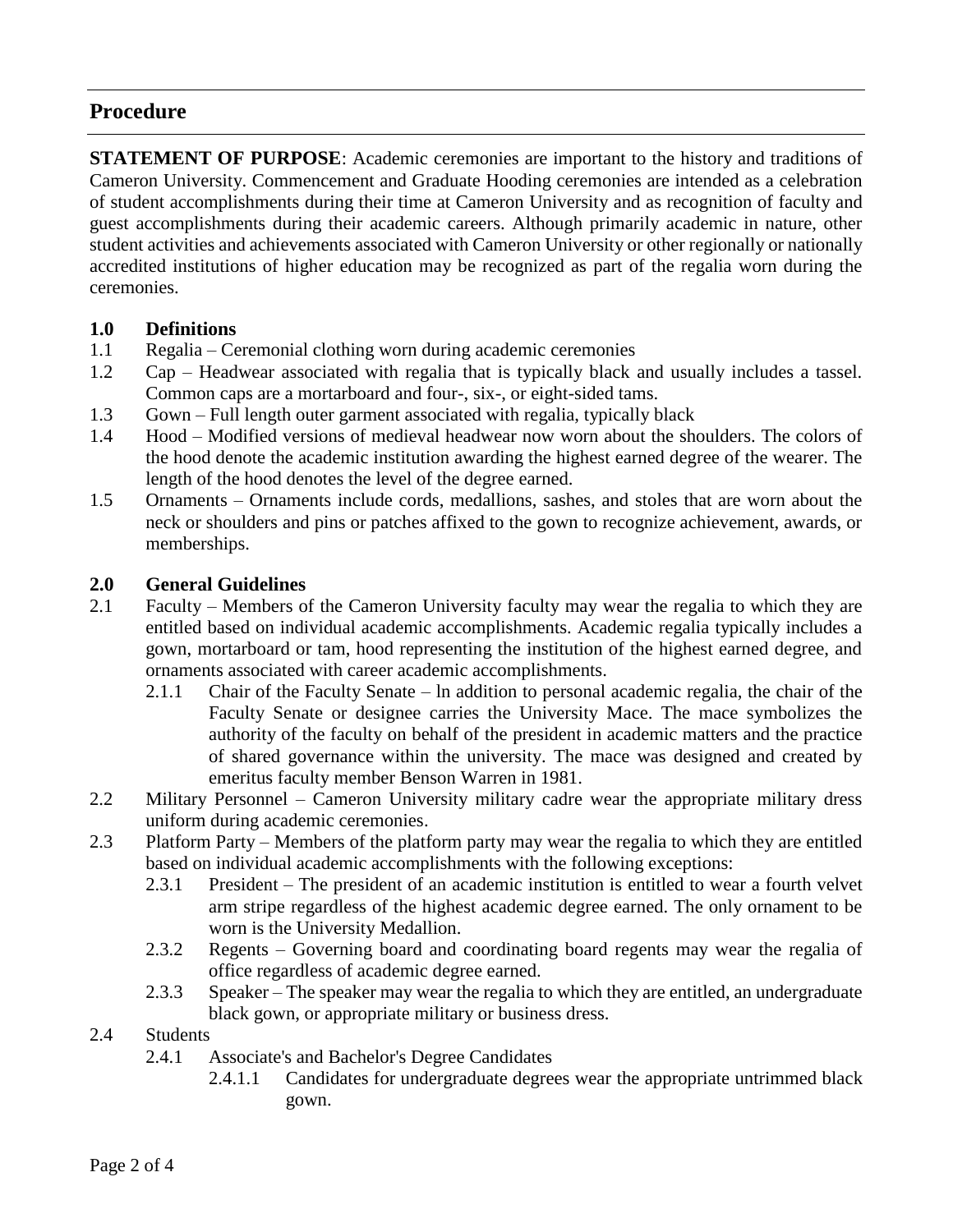- 2.4.1.2 The approved cap for undergraduate degrees is a black mortarboard with tassel.
	- 2.4.1.2.1 The tassel is worn on the right side of the mortarboard. Following conferral of the degree, the tassel is placed on the left side of the mortarboard.
	- 2.4.1.2.2 The top surface of the mortarboard may be decorated to express the individuality of the degree recipient. The decorations may not hang from the side of the mortarboard nor may they exceed a height of one-half inch above the surface.
- 2.4.1.3 Undergraduate degree recipients may wear University-approved ornaments including cords, stoles, and medallions that represent the collegiate experience.
	- 2.4.1.3.1 Transfer students and students with previously earned postsecondary degrees may wear ornaments from other regionally or nationally accredited higher education institutions.
	- 2.4.1.3.2 Civic, corporate, governmental, religious, and pre-collegiate ornaments are prohibited.
	- 2.4.1.3.3 The official listing of University-approved ornaments is maintained and is available through the Office of Academic Affairs.
- 2.4.2 Master's Degree Candidates
	- 2.4.2.1 Candidates for graduate degrees wear the appropriate untrimmed black gown. At Cameron University, the same type and style gown is worn for undergraduate and graduate degree candidates.
	- 2.4.2.2 The approved cap for graduate degrees is a black mortarboard with tassel.
		- 2.4.2.2.1 The tassel is worn on the left side of the mortarboard to indicate that a prior college-level degree has already been earned.
		- 2.4.2.2.2 The top surface of the mortarboard may be decorated to express the individuality of the degree recipient. The decorations may not hang from the side of the mortarboard nor may they exceed a height of one-half inch above the surface.
	- 2.4.2.3 Graduate candidates carry the Cameron University hood on their left arm prior to the Graduate Hooding Ceremony. At the Graduate Hooding Ceremony, the appropriate academic official will place the hood on the candidate. Once the hood has been placed on the candidate, the candidate may wear the hood with the gown at future commencement or graduation exercises until such time as a higher level degree is earned.
	- 2.4.2.4 Graduate degree recipients may wear University-approved ornaments including cords, stoles, and medallions that represent the undergraduate or graduate collegiate experience.
		- 2.4.2.4.1 Transfer students and students with previously earned postsecondary degrees may wear ornaments earned at other regionally or nationally accredited higher education institutions.
		- 2.4.2.4.2 Civic, corporate, governmental, religious, and pre-collegiate ornaments are prohibited.
		- 2.4.2.4.3 The official listing of University-approved ornaments is maintained and is available through the Office of Academic Affairs.